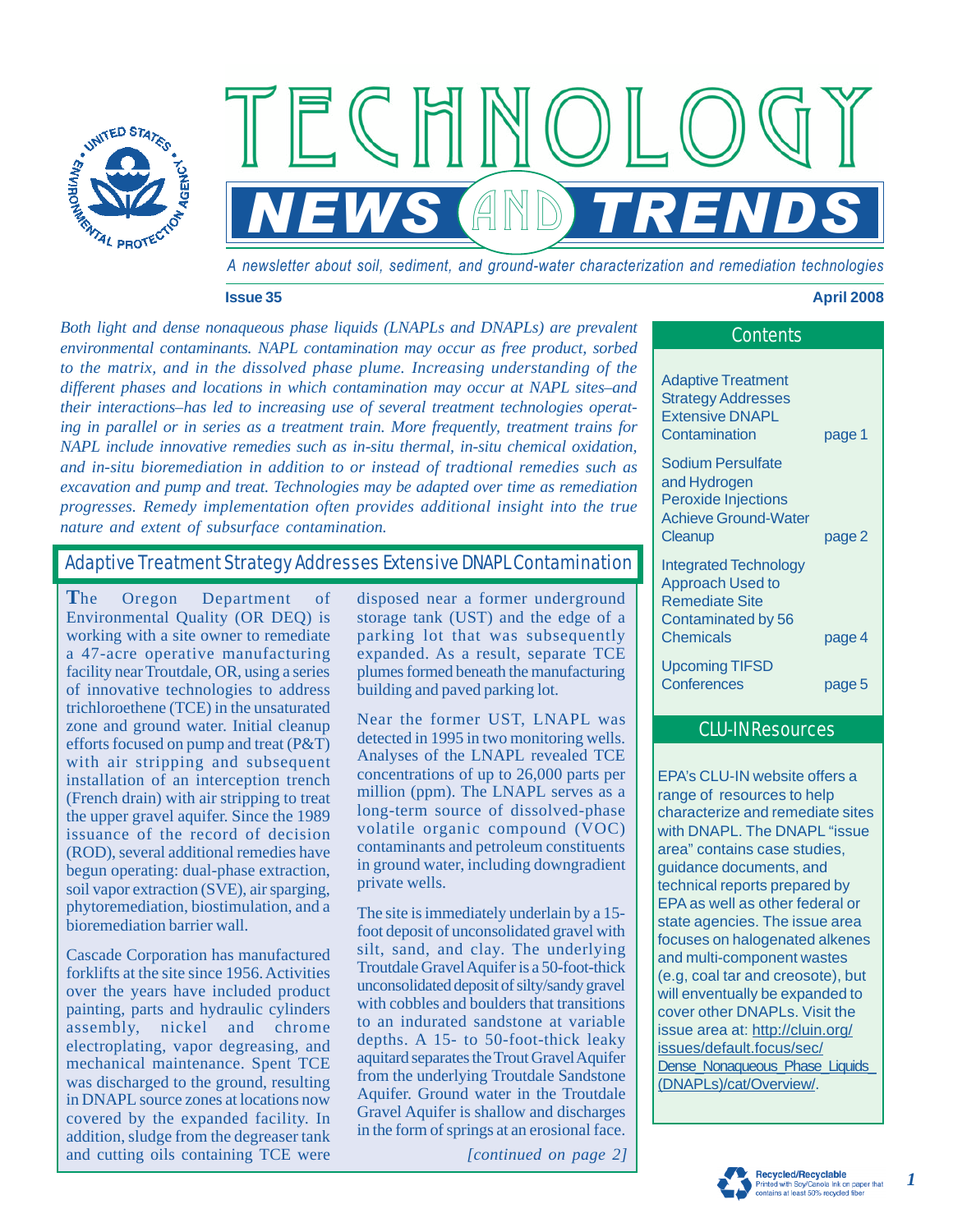

*[continued from page 1]* 

Installed in 1998, a 21-well SVE system continues to remove VOCs from the unsaturated zone with assistance from capping provided by the existing building and paved parking lot. The system was augmented with a dual-phase extraction system to remove the LNAPL and air sparging wells to strip high-concentration VOCs from source-area ground water. The air sparging system was found to contribute minimally to contaminant removal, and thus was terminated the following year. The entire SVE system was shut down months later due to asymptotic recovery rates but restarted the following summer using pulse pumping. Activated carbon is used to treat offgases.

To enhance biodegradation of contaminants in the sub-building source zone, full-scale biostimulation was conducted in mid 2006. More than 82,509 gallons of an emulsified oil/ water solution were administered in one area of the subsurface, and a sodium lactate solution in another area. The solutions were injected at locations immediately outside the manufacturing building, without disruption to ongoing activities. Two additional biostimulation events were planned, but only one was necessary to sufficiently reduce VOC concentrations.

Aggressive treatment of the source zone resulted in contaminant concentrations sufficiently lowered to allow implementation of less costly passive technologies. In 2006, the ground-water interception trench was expanded by 80 feet and converted to a mulch biobarrier. The biobarrier was added to the treatment train due to its low operation and maintenance cost and ability to augment P&T operations addressing the sand/gravel aquifer's high volume of water. Since barrier startup, P&T costs have decreased and ground-water flow to the springs has increased. The maximum TCE concentration in the springs last fall was 2.6 μg/L, which is below the cleanup target.

*Figure 1. Trees at the Cascade Corporation site in Troutdale OR, have grown about 25 feet over 10 growing seasons, allowing for metabolism, transpiration, and rhizodegradation of TCE.* 

Phytoremediation is employed as a polishing step for residual contamination in the portion of the Troutdale Gravel Aquifer located between the biobarrier and the springs. In 1998, approximately 800 poplar trees were planted downgradient of the interceptor trench but upgradient of the springs. The trees were planted in a configuration sufficiently long to provide a root zone capable of capturing ground water (Figure 1).

Average TCE concentrations measured in 2006 near onsite source areas had decreased 22-61% over the previous year. The aggressive steps taken to biostimulate contaminant degradation in the sub-building source area resulted in reduction of TCE concentrations to an average below the 5 μg/L cleanup goal. At locations between the biobarrier and onsite P&T wells, ground water concentrations of TCE have decreased to an average of 5.2 μg/L. As a result, the OR DEQ is initiating steps to confirm that the cleanup goal is met for all target areas.

*Contributed by Mavis Kent, OR DEQ ([kent.mavis.d@deq.state.or.us](mailto:kent.mavis.d@deq.state.or.usor503-229-5071)  [or 503-229-5071\)](mailto:kent.mavis.d@deq.state.or.usor503-229-5071)* 

## Sodium Persulfate and Hydrogen Peroxide Injections Achieve Ground-Water Cleanup

**T**he California Regional Water Quality Control Board (RWQCB), Los Angeles Region, oversees remediation of a 2.8-acre area known as the "Former Sta-Lube" site in Rancho Dominquez, CA. Cleanup technologies employed at this site since 1997 include SVE, P&T, and soil excavation with offsite disposal. In 2005, another excavation and addition of in-situ

chemical oxidation (ISCO) quickly addressed a previously unknown DNAPL zone serving as a continued source of dissolved contamination.

Industrial activities at the site from 1968 until 1986 included the manufacture of paint, varnish remover, fuel additives, degreasers, and petroleum-based lubricants. Site investigations indicated

VOC-contaminated soil and ground water, with methylene chloride as the primary chemical of concern. Leakage of methylene chloride from a former UST resulted in a dissolved plume estimated at 200 feet long and 80 feet wide as of 1995. Ten years later, the plume had shrunk to 80 by 30 feet, most

*[continued on page 3]*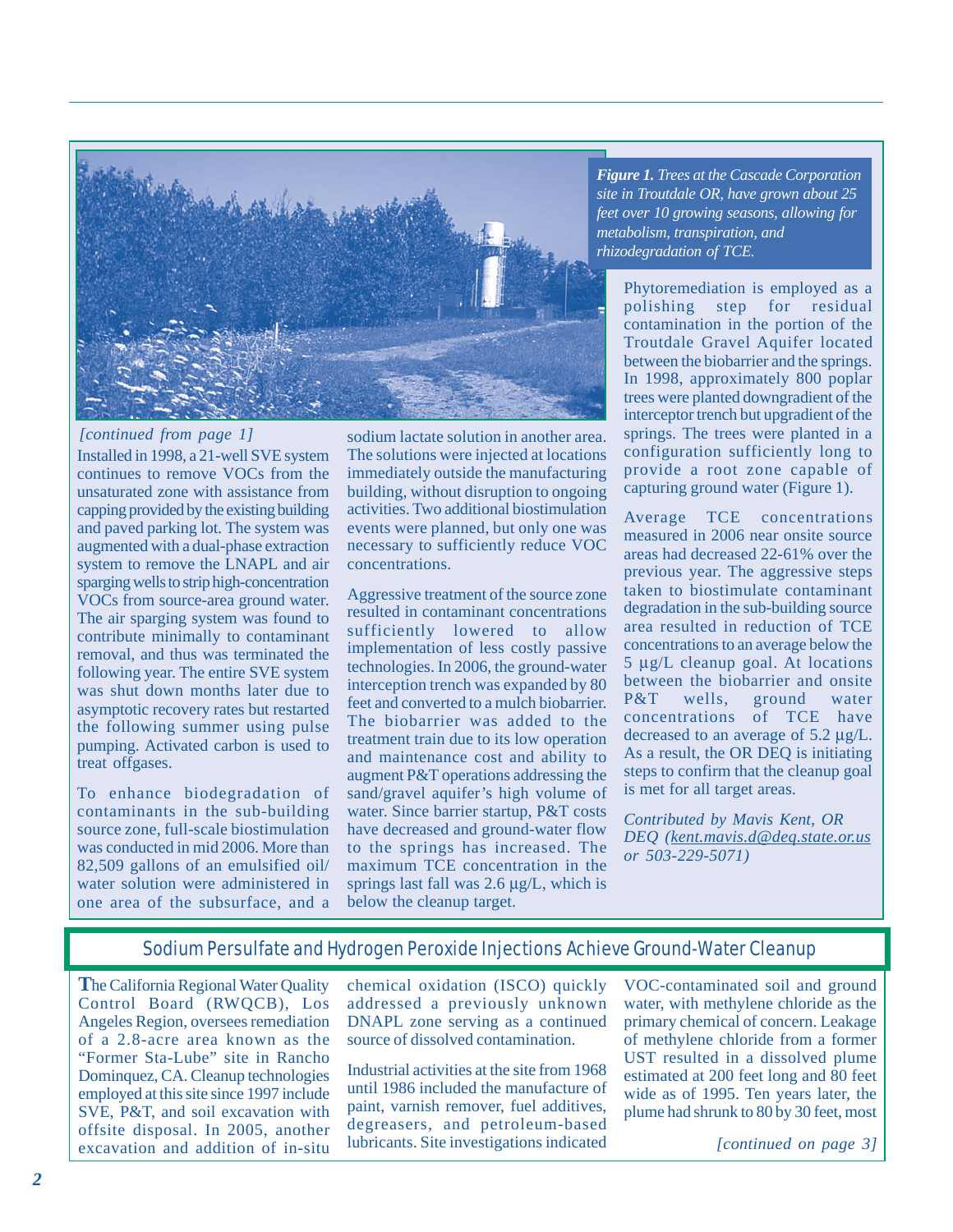### *[continued from page 2]*

of which was located under the remaining building, which continues to operate for administrative purposes. The maximum concentration of methylene chloride detected in ground water was 3,000 mg/L.

The site is located within the Central Groundwater Basin, which is part of the Los Angeles Coastal Plain. Nearsurface sediment comprises primarily fine-grained silt and clay to a depth of approximately 45 feet below ground surface (bgs). Ground water is encountered at approximately 40 feet bgs. The upper aquifer extends approximately 140 feet bgs, and is separated from a lower (450-700 feet bgs) aquifer by several clay-lens aquitards. The aquitards limit vertical migration of contaminants to the lower aquifer, a high-quality drinking water source.

A P&T system operated from 1997 until 2003 to treat the dissolved-phase ground-water plume. From early 2000 until late 2001, an SVE system<br>supplemented with hot-air supplemented with hot-air injections treated vadose-zone soil. Concentrations of methylene chloride in pumping wells had decreased to below 100 μg/L, and both soil and ground water nearly attained closure from the RWQCB. However, concentrations rebounded significantly, suggesting DNAPL presence. Hence, operation of each system was suspended.

Results of a membrane interface probe survey indicated that methylene chloride DNAPL was trapped in sandy stringers in a clay zone located 40-48 feet below the building. To remove DNAPL, the area was excavated in

*Figure 2. Although three of the four ISCO monitoring wells showed slight rebound at different times (likely due to back diffusion from clay), methylene chloride concentrations in all four wells remained steadily below 50* μ*g/L one year after the injections.* 

2003 to a depth of 48 feet using largediameter augers. More than 266 yd<sup>3</sup> were excavated and disposed offsite.

The Los Angeles RWQCB's efforts to accelerate dissolved-phase cleanup were initiated in 2005 after soil excavation/disposal and six years of SVE and P&T operations. The primary cleanup goal set at that time was attainment of methylene chloride concentrations below 50 μg/L in ground water. Based on the results of a more detailed site investigation identifying additional DNAPL directly below the facility's building, ISCO was selected as a remedy enhancement.

A total of 23 ISCO injection wells were installed at the site, of which 16 were placed inside the building and 7 outside the building, each with an estimated 8 to 12-foot radius of influence. Approximately 7,700 gallons of 22% sodium persulfate solution were injected over six days in mid 2005, followed by injection of 12,044 gallons of 17.5% hydrogen peroxide over 14 days to activate the persulfate. Downhole thermocouples monitored subsurface temperature to ensure a temperature of 120-160º F for optimum generation of hydroxyl radicals with minimal decomposition of the hydrogen peroxide. Logistical challenges include using angled wells to minimize disruption of business operations and operating the wells safely within the building. Injection flows were optimized to control the reactions and to

minimize the potential for treated ground water and vapor to migrate to the ground surface through existing soil crevices. An additional 16 injection wells surrounding the 23 chemical injection wells were used for hydraulic control by injecting (dripping) tap water to prevent outward migration of the injected chemicals. Two vapor control/ extraction wells were also installed and operated during the chemical oxidation to prevent vapor migration into the industrial/warehouse building.

ISCO application resulted in 94-97% reduction in methylene chloride concentrations within four months, and to concentrations below the 50 μg/L cleanup goal within five months (Figure 2). In particular, one well experienced a concentration decrease from 15,000 to 18 μg/L. Most recent results of quarterly monitoring indicate that methylene chloride concentrations are below 33 μg/L. Accordingly, the Los Angeles RWQCB has initiated closure of the Former Sta-Lube site.

*Contributed by Gary Cronk, Jag Consulting Group, Inc. [\(gary@jagconsultinggroup.com](mailto:gary@jagconsultinggroup.comor714-241-7722) or [714-241-7722](mailto:gary@jagconsultinggroup.comor714-241-7722)), Pinaki Guha-Niyogi, California EPA [\(pguha@waterboards.ca.gov or](mailto:pguha@waterboards.ca.govor213-576-6731) [213-576-6731\)](mailto:pguha@waterboards.ca.govor213-576-6731) and Mehmet Pehlivan, Leighton Consulting, Inc., [\(mpehlivan@leightongroup.com or](mailto:mpehlivan@leightongroup.comor949-250-1421ext.4264)  [949-250-1421 ext. 4264\)](mailto:mpehlivan@leightongroup.comor949-250-1421ext.4264)* 

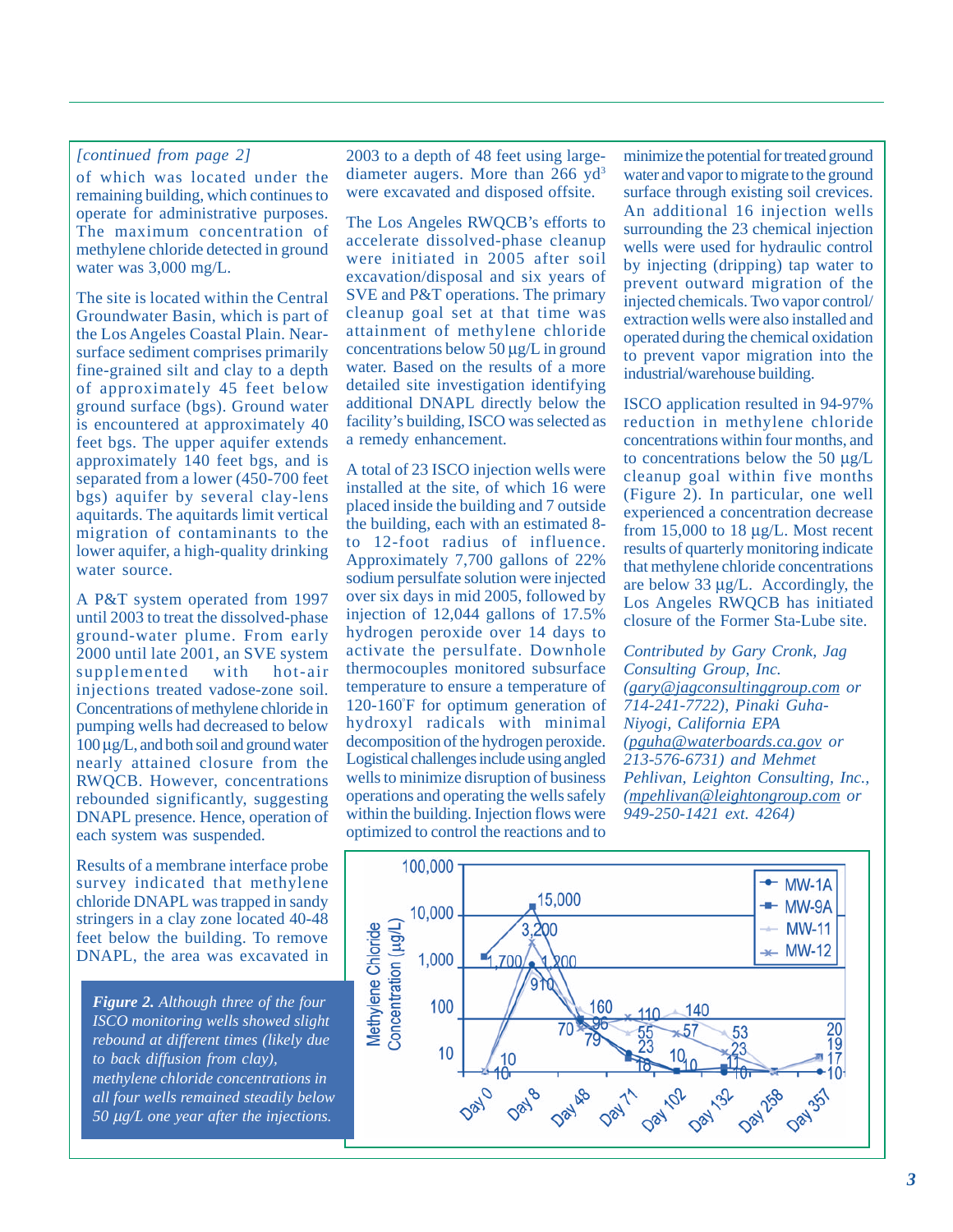# Integrated Technology Approach Used to Remediate Site Contaminated by 56 Chemicals

**E**PA Region 9 is using several technologies to treat soil and ground water at the Pemaco Superfund site in Maywood, CA. Cleanup began in 2005 with placement of a conventional soil cover over the entire 1.14-acre site to establish plant growth and stabilize soil. Full-scale treatment began last summer through use of a P&T system containing granular activated carbon (GAC), and startup of an electrical resistance heating (ERH) system shortly thereafter to vaporize VOC hotspots. A portion of the integrated system's high electricity demand is met through solar energy. Intermediate results as the remedy progresses indicate that ground-water concentrations have been reduced significantly and are on a downward trend. Air emissions have met standards throughout remedy implementation.

The site is located on the grounds of a former chemical mixing facility in a light industrial and residential area. Following 1991 closure, a fire destroyed the facility in 1993 and emergency actions were taken to remove the remaining 10,000- to 20,000-gallon chemical and fuel storage containers. Removal actions included offsite disposal or recycling of six 55-gallon drums, several aboveground storage tanks, and 31 USTs.

Subsequent site assessment indicated past releases of 56 chemicals including aromatic solvents, flammable liquids, oils, specialty chemicals, and metals. The largest contaminant plume, approximately 1,300 feet long and 750 feet wide, occurs in a lower aquifer situated 80-100 feet bgs. The plume consists almost entirely of TCE and its degradation products. Maximum TCE concentrations were 3,300 μg/kg in the upper vadose zone  $(2-30 \text{ feet bgs})$ ,  $2,100 \text{ µg/kg}$  in the lower vadose zone (35-65 feet bgs), 680 μg/L in perched water (20-40 feet bgs), and  $22,000 \mu$ g/L in the aquifer. Investigations also revealed LNAPL

consisting of 20-30% gasoline-range hydrocarbons.

An initial SVE system was installed in early 1998 to treat contaminated soil in the former UST area. The system comprised 16 extraction wells, a pretreatment GAC filter system, and a portable thermal oxidizer operating at temperatures exceeding 1,400ºF. During incineration, most contaminants were reduced to byproducts such as carbon dioxide and water. The system treated 72 tons of contaminated soil, removing 68 tons of contaminants. Due to insufficient data on potential dioxin emissions from the thermal oxidizer and related community concerns, the SVE system was shut down after 16 months of operation.

Selection of the final cleanup remedy, as formalized in a 2005 ROD, involved determination that remediation goals could be met through a strategy combining several technologies. The strategy includes enhancement to the initial SVE system and additional means to address contaminant hotspots. Target zones and treatment technologies now include:

- *Surface and near-surface soil*: Enhanced revegetation of the soil cover,
- *Upper vadose soil and perched ground water*: A high-vacuum dualphase extraction system using GAC for water, and a high-temperature flameless thermal oxidation (FTO) unit and GAC for vapor treatment, and
- *Lower vadose soil and exposition ground water*: An ERH system to treat approximately  $30,000$  yd<sup>3</sup> of soil at a depth of 35-95 ft bgs; vapor extraction and subsequent GAC and FTO treatment; vacuum-enhanced P&T employing GAC; and monitored natural attenuation (MNA).

The full-scale system includes 89 vapor extraction wells, 58 ERH electrode wells, and 30 thermocouple wells. The selected FTO is capable of heating

contaminated vapor to temperatures of 1,400-1,700º F*.* 

Prior to startup, a vapor conditioning package that includes a heat exchanger and additional GAC adsorption units was installed to the post-exhaust side of the FTO unit to minimize possibility of dioxin release. The final monitoring plan also calls for enhanced indoor and neighborhood ambient-air monitoring as well as direct sampling of FTO emissions, including dioxin and furan concentrations.

For ground-water and soil-vapor treatment, 20 two-phase extraction wells with high-vacuum pumps were installed in an area of the plume with TCE concentrations of 1,000-10,000 μg/L. An additional fifteen extraction wells were installed along the leading edge of the plume (with TCE concentrations greater than 10 μg/L but less than  $1,000 \mu g/L$ ) for contaminant containment. MNA is used to evaluate portions of the leading edge with TCE concentrations at or below10 μg/L.

Construction of the underground conveyance piping, ground-water extraction wells, and vapor extraction wells was coordinated with the City of Maywood's development of infrastructure for a riverfront park. The entire treatment system, including the aboveground treatment plant, was completed within one year. Incremental operational startup began with April 2007 commencement of the groundwater system, followed by the vaportreatment system the following month and the ERH system another three months later. Sodium lactate was injected directly into the ground-water plume during the startup phase to stimulate in-situ bioremediation.

As part of Region 9's Cleanup-Clean Air Initiative, a 3-kW photovoltaic system was installed on the roof of the treatment building last year to meet part of the treatment system's electricity

*[continued on page 5]*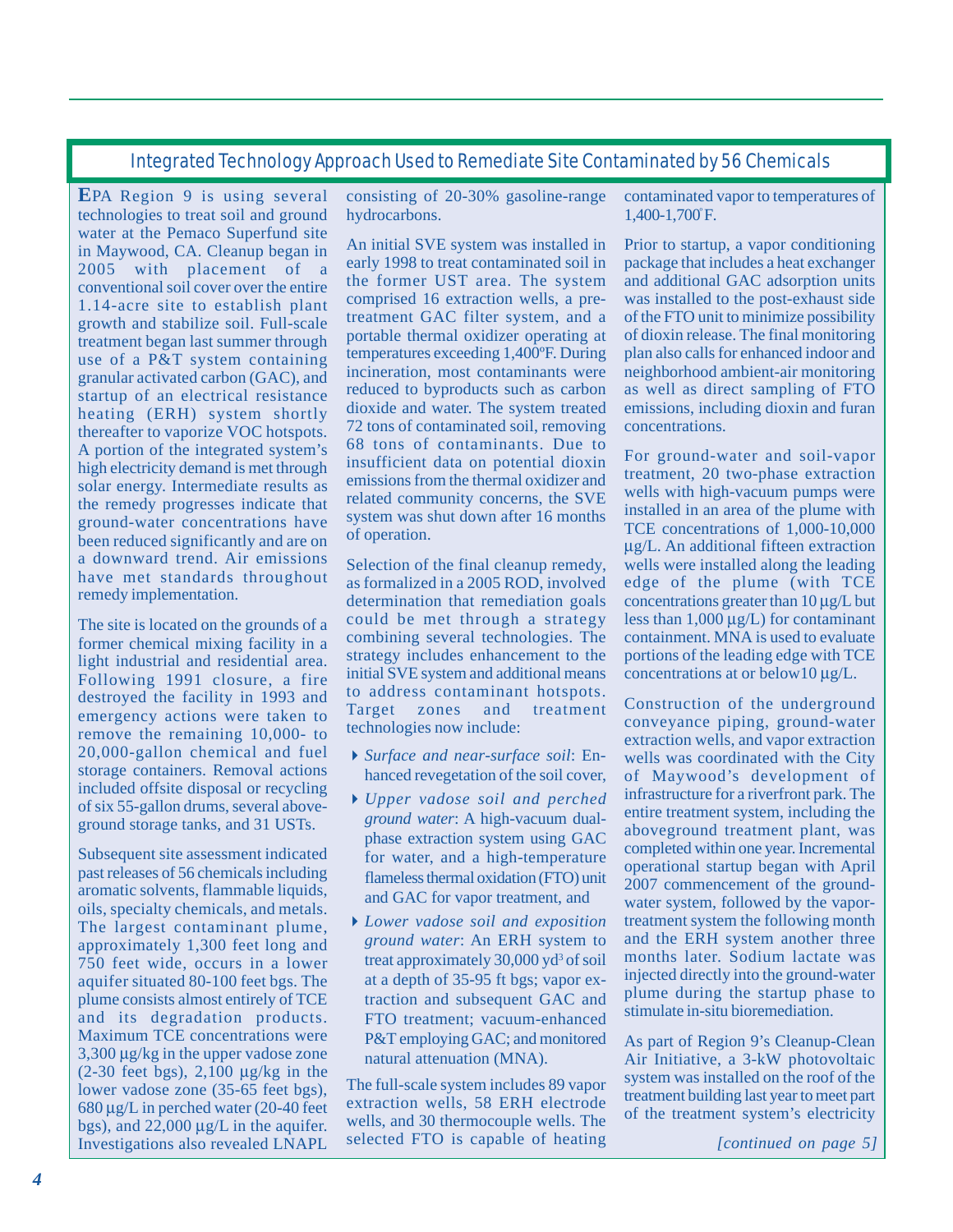*Figure 3. After the first nine months, the Pemaco ERH system removed a cumulative TCE mass exceeding 13,000 pounds.* 

### *[continued from page 4]*

demand. The system generates approximately 375 kWh of electricity each month, preventing an estimated carbon dioxide emission totaling 4,311 pounds each year. After nine months of operation, the system generated enough electricity to pay for one month of operating the treatment plant. At this payback rate, capital cost of the solar system will be recovered in one year.

After approximately 120 days of ERH operation, temperatures in the source zone averaged 208º F. Cumulative electricity consumption of the ERH system approached 3.35 MkWh, or 111.7 kWh per cubic yard of treated soil. In early February of this year, performance monitoring indicated a vapor-mass removal rate of 0.32 lb/day at a vapor extraction rate averaging 504  $ft^3/min$  (Figure 3). TCE concentrations of P&T influent



averaged 320 μg/L, while effluent concentrations averaged 1 μg/L. TCE mass removal from ground water averaged 0.12 lb/day.

Pemaco cleanup is expected to cost approximately \$17 million, including more than \$3 million for site assessment. Operation of the ERH system, estimated to cost  $$67/yd^3$ , is expected to continue until this spring. The city has nearly completed construction of the Maywood Riverfront Park, which will become part of the Los Angeles River Greenway.

*Contributed by Rose Marie Caraway, EPA Region 9 ([caraway.rosemarie@epa.gov or](mailto:caraway.rosemarie@epa.govor415-972-3158) [415-972-3158\)](mailto:caraway.rosemarie@epa.govor415-972-3158)* 

## Upcoming TIFSD Conferences

**E**PA's Technology Innovation and Field Services Division (TIFSD) and the University of Massachusetts-Amherst's Environmental Institute will jointly sponsor *Triad Investigations: New Approaches and Innovative Strategies* on June 10-12, 2008, in Amherst, MA. Best practices and lessons learned will be woven together throughout the conference to help participants use the Triad approach for improved decision-making regarding hazardous site characterization, remediation, and redevelopment. The conference includes 54 platform presentations, technical posters, equipment demonstrations, and specialized Triad training sessions with opportunity for continuing education credits.

Workshops will address:

- Anatomy of a well-structured project,
- $\triangleright$  Best practices for efficient soil-sampling designs,
- Use of 3-D and 4-D site characterization and visualization techniques,
- Flux-based site management, and
- Spatial Analysis and Decision Assistance (SADA) tools.

Advanced training also will cover design application and data analysis for field-portable X-ray fluorescence and characterization, and long-term management of contaminated ground-water plumes.

An interactive "tool room" will be available for hands-on use of new automated systems for data collection, continuous monitoring, and long-term monitoring. Participants may use tools such as:

*[continued on page 5]*